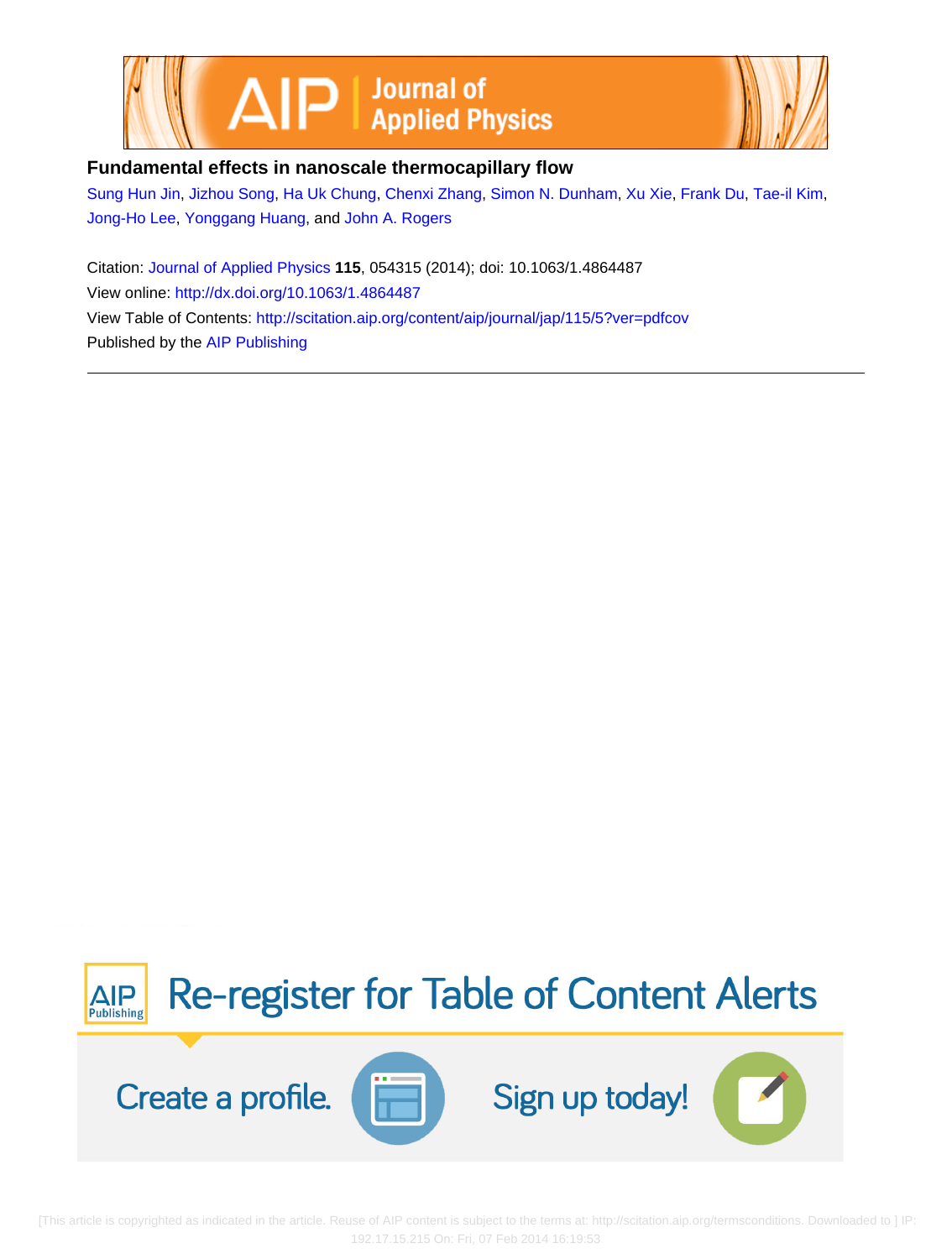

## [Fundamental effects in nanoscale thermocapillary flow](http://dx.doi.org/10.1063/1.4864487)

Sung Hun Jin, $^1$  Jizhou Song, $^{2,3}$  Ha Uk Chung, $^4$  Chenxi Zhang, $^3$  Simon N. Dunham, $^5$ Xu Xie, $^4$  Frank Du, $^4$  Tae-il Kim, $^{6,7}$  Jong-Ho Lee, $^1$  Yonggang Huang, $^8$  and John A. Rogers $^{4,\rm a)}$ <sup>1</sup>School of Electrical Engineering and Computer Science (EECS) and the Inter-university Semiconductor Research Center (ISRC), Seoul National University, Seoul 151-742, Korea  $^{2}$ Department of Engineering Mechanics and Soft Matter Research Center, Zhejiang University, Hangzhou 310027, China  ${}^{3}$ Department of Mechanical and Aerospace Engineering, University of Miami, Coral Gables, Florida 33146, USA <sup>4</sup>Department of Materials Science and Engineering, Frederick Seitz Materials Research Laboratory, University of Illinois at Urbana-Champaign, Urbana, Illinois 61801, USA 5 Department of Chemistry and Biochemistry, Georgia Institute of Technology, Atlanta, Georgia 0332, USA 6 School of Chemical Engineering, Sungkyunkwan University (SKKU), Suwon 440-746, Korea <sup>7</sup>Center for Neuroscience Imaging Research (CNIR), Institute of Basic Science (IBS), Deajeon 308-811, Korea 8 Departments of Civil and Environmental Engineering, and Mechanical Engineering, Center for Engineering and Health, and Skin Disease Research Center, Northwestern University, Evanston, Illinois 60208, USA

(Received 12 January 2014; accepted 25 January 2014; published online 7 February 2014)

When implemented on the nanoscale, material flows driven by gradients in temperature, sometimes known as thermocapillary flows, can be exploited for various purposes, including nanopatterning, device fabrication, and purification of arrays of single walled carbon nanotubes (SWNTs). Systematic experimental and theoretical studies on thermocapillary flow in thin polymer films driven by heating in individual metallic SWNT over a range of conditions and molecular weights reveal the underlying physics of this process. The findings suggest that the zero-shear viscosity is a critical parameter that dominates the dependence on substrate temperature and heating power. The experimentally validated analytical models in this study allow assessment of sensitivity to other parameters, such as the temperature coefficient of surface tension, the thermal interface conductance, and the characteristic length scale of the heated zone.  $\odot$  2014 AIP Publishing LLC. [\[http://dx.doi.org/10.1063/1.4864487](http://dx.doi.org/10.1063/1.4864487)]

Recent reports highlight the ability to use nanoscale, thermally driven processes of pattern formation for applications in ultralow power phase-change memory,<sup>1</sup> nanolithography,<sup>2-4</sup> purification of aligned arrays single walled carbon nanotubes  $(SWNTs)$ , $\delta$  and others. In these examples, self-aligned structures in thin film coatings form as a result of local increases in temperature induced at the positions of Si or metal nanowires<sup>2–4</sup> or metallic SWNTs (m-SWNTs).<sup>[1,5](#page-4-0)</sup> Some of these phenomena are reported to involve physical evaporation and/or chemical change in the films. In one case, data indicate a process of physical mass transport, or flow, that depends on temperature, gradients in temperature, and physical/chemical properties of the film and substrate support. Such flows can occur in organic small molecule or polymer films at peak temperatures of just a few degrees, for sources of heat that have nanoscale dimensions. In one application, films coated onto aligned arrays of SWNTs undergo flow only at regions of selective current injection, and Joule heating, at the m-SWNT. This process creates openings that allow removal of the m-SWNTs by gas phase etching, in a manner that leaves the semiconducting SWNTs unaltered. A full understanding of this process is necessary for further optimization and use of this physics not only in purification of SWNT arrays but in nanolithography, device fabrication, and other areas as well. Here, we report systematic experimental and theoretical

studies that highlight, directly and indirectly, the essential aspects of nanoscale thermocapillary flows in films of polystyrene (PS), driven by Joule heating<sup>1,5</sup> in individual SWNTs. Quantitative agreement between experiment and theory establishes use of the models reported here for predictive assessment of the thermocapillary flow process. One key conclusion is that the viscosity<sup>6,[7](#page-4-0)</sup> is a critical parameter that largely defines the influence of substrate temperature and rates of Joule heating on this process.

Fig. [1\(a\)](#page-3-0) provides a scanning electron microscope (SEM) image of an individual SWNT with a pair of metal electrode contacts. For studies reported here, ST-quartz wafers serve as substrates, with Ti/Pd  $(=2/40 \text{ nm})$  as contacts, separated by  $30 \mu m$ <sup>5,8</sup> For such devices formed with m-SWNTs, the voltage drops primarily along the length of the m-SWNTs, rather than at the contacts. $8$  Spin casting thin films of PS on top of such devices and then applying a DC bias across the electrodes initiates nanoscale thermocapillary flow along the length of the heated m-SWNT, driven by the temperature dependent surface tension in the film, as described subsequently. Fig. [1\(b\)](#page-3-0) shows a typical trench that forms as a result. The trench width  $(W_{Tc})$ is defined as the distance between the ridges that form in the PS on either side of the m-SWNT.<sup>5</sup> Studies involve PS (Sigma Aldrich, Inc) with  $M_w$  between 2.5 kg/mol to 30 kg/mol, dissolved in toluene to from a 0.8 wt. % solution that is passed through a PVDF (polyvinylidene fluoride) membrane filter with nominal pore size of 0.2  $\mu$ m (Whatman<sup>TM</sup>) to remove any particulates or polymer aggregates. Typical film

a)Author to whom correspondence should be addressed. E-mail: [jrogers@illinois.edu](mailto:jrogers@illinois.edu).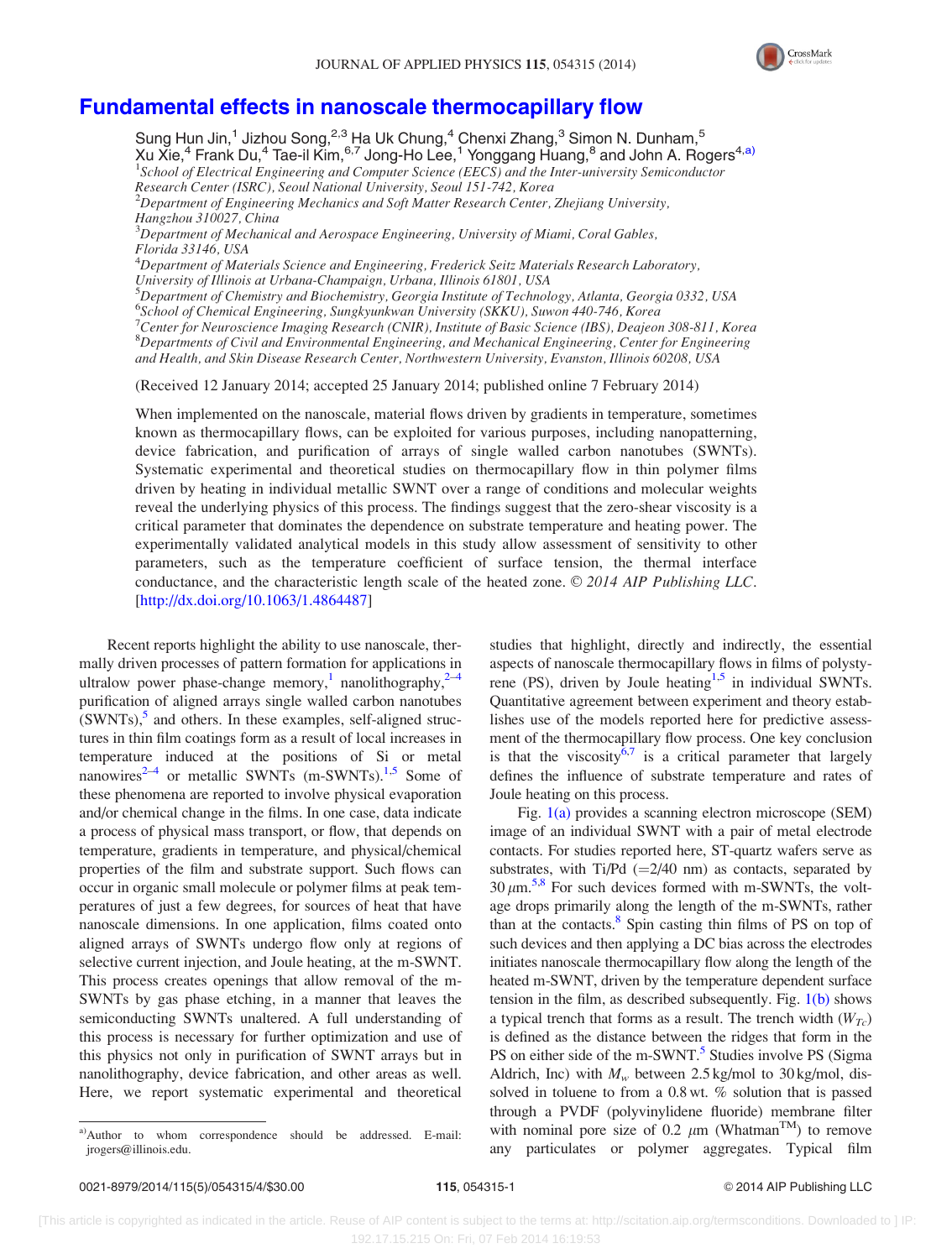<span id="page-2-0"></span>thicknesses are  $t_{PS} = 30 \text{ nm} \pm 3 \text{ nm}$ . Thermocapillary flow occurs on a temperature-controlled substrate  $(T<sub>o</sub> = 353 \text{ K})$  in a vacuum chamber (Lake Shore Cryotronics, Inc.) at a base pressure of  $\sim 1 \times 10^{-4}$  Torr. The process involves applying a DC bias for 10 min while monitoring the current with a parameter analyzer (Agilent 4155 C). An atomic force microscope (AFM; Asylum MFP 3D, tapping mode) yields images of the patterns of PS induced by thermocapillary flow. Soaking the sample in toluene, drying under a stream of nitrogen, and then baking on a hotplate (110 $\degree$ C for 10 min) allows its re-use in multiple experiments.

Fig.  $1(c)$  shows a collection of AFM images of trenches that form under identical overall conditions (i.e., average power dissipation per unit length of the SWNT,  $Q_0 \sim 30 \,\mu\text{W}/\mu\text{m}$ , substrate temperature  $T<sub>o</sub> = 353$  K, and base pressure  $\sim$ 1 $\times$ 10<sup>-4</sup> Torr for 10 min) using PS with  $M_w$  from 17.5 kg/mol to 2.5 kg/mol. The results indicate that  $W_{Tc}$  increases significantly with decreasing  $M_w$ , as summarized by the red symbols in Fig.  $1(d)$ . The physics of this process is essentially unidirectional, such that the evolution of film thickness  $h(x, t)$  can be approximated by the one dimensional lubrication equation<sup>3</sup>

$$
\frac{\partial h}{\partial t} + \frac{\partial}{\partial x} \left[ \frac{\tau h^2}{2\eta} + \frac{h^3}{3\eta} \frac{\partial}{\partial x} \left( \gamma \frac{\partial^2 h}{\partial x^2} \right) \right] = 0 \tag{1}
$$

with the initial condition  $h(x, t = 0) = h_0$ , where  $h_0$  is the initial film thickness, and the boundary conditions  $h(x = \pm \infty, t) = h_0$  and  $\frac{\partial^2 h}{\partial x^2}(x = \pm \infty, t) = 0$  (zero pressure). Here,  $\gamma$  is the surface tension, which usually depends linearly on the temperature T [i.e.,  $\gamma = \gamma_0 - \gamma_1 (T - 273)$ ] where  $\gamma_0$  is the surface tension at 273 K and  $\gamma_1$  is the temperature coefficient of the surface tension,  $\tau = \frac{\partial y}{\partial T} \frac{\partial T}{\partial x}$  is the thermocapillary stress, and  $\eta$  is the film viscosity. For polystyrene,  $\gamma_0$ <br>and  $\gamma_1$  are taken as  $47.4 \times 10^{-3}$  N/m and and  $\gamma_1$  are taken as  $47.4 \times 10^{-3}$  N/m and  $0.078 \times 10^{-3}$  N/(mK),<sup>9</sup> respectively, for all PS materials examined since  $\gamma_0$  and  $\gamma_1$  depend only slightly on  $M_w$  (less than 5%) change for  $\gamma_0$  and 20% change for  $\gamma_1$  with  $M_w$  between  $2 \text{ kg/mol}$  to  $30 \text{ kg/mol}$ . The model suggests that low viscosity facilitates physical mass transport induced by spatial variations in surface tension due to temperature gradients created by Joule heating in the m-SWNT. The zero-shear viscosity,  $\eta$ , can be connected to  $M_w$  via the Vogel equation,  $\eta = Ae^{\frac{B}{2}T(T-T_{\infty})}$ , where A is the structure factor,  $B/\alpha_f$  is a constant,<sup>[7](#page-4-0)</sup> and  $T_\infty$  is the Vogel temperature, respectively. Literature<sup>7</sup> suggests that  $B/\alpha_f \sim (1620 \pm 50) \text{ K}, A = 1.925 \times 10^{-8} M_{w}^{1.25} \text{ Pa} \cdot \text{s}, \text{ and}$  $T_{\infty} = 321.4 - 8.3 \times 10^4 M_{w}^{-1}$  K, both with  $M_{w}$  in g/mol. We use  $B/\alpha_f = 1640$  K, chosen within the range defined by the literature, but with a specific value that leads to agreement between experiment and theory for the trench width  $(\sim 0.62 \,\mu m)$  at  $T_0 = 353 \text{ K}$ ,  $Q_0 = 30 \mu \text{W}/\mu \text{m}$  and  $M_w = 2.5 \text{ kg/mol}$  after 10 min of heating. Calculated viscosities from the Vogel equation appear as blue symbols in Fig.  $1(d)$ .

The temperature distribution for Eq. (1) can be approximated by the surface temperature<sup>[5](#page-4-0)</sup> of the film calculated as a result of heating of the m-SWNT, which can be written

$$
T(x) = \frac{1}{k_f \pi} \int_{-L/2}^{L/2} du \int_0^{\infty} \frac{Q_0 e^{-\xi h_0} \left(1 + \frac{k_s \xi}{\zeta}\right) J_0(\xi \sqrt{u^2 + x^2})}{-\left(1 + \frac{k_s \xi}{\zeta} - \frac{k_s}{k_f}\right) e^{-2\xi h_0} + \left(1 + \frac{k_s \xi}{\zeta} + \frac{k_s}{k_f}\right)} d\xi + T_0,
$$
\n(2)

where  $k_s$  and  $k_f$  are the thermal conductivity of PS and quartz, respectively, L is the length of the SWNT,  $\zeta$  is the interface thermal conductance between PS and quartz, and  $J_0$ is the 0th order Bessel function of the first kind. Here,  $h_0 = 30 \text{ nm}$ ,  $k_f = 0.15 \text{ Wm}^{-1} \text{K}^{-1}$  (Ref. [10](#page-4-0)), and  $k_s = 6 \text{ Wm}^{-1} \text{K}^{-1}$  (Ref. [11](#page-4-0)). Compared with that for the case of  $\zeta = \infty$ , the computed peak temperatures at the surface of the PS are only  $\sim$ 35% higher for  $\zeta = 10^8$  W/(m<sup>2</sup>K) and  $\sim$ 5% higher for  $10^9$  W/(m<sup>2</sup>K), which are sufficiently small that they do not affect any of the major conclusions associated with this study. Therefore, all calculations in this paper correspond to the temperature computed with  $\zeta = \infty$ , i.e.,

$$
T(x) = \frac{1}{2k_s\pi} \int_{\frac{-L}{2}}^{\frac{L}{2}} du \int_0^{\infty} \frac{Q_0 J_0(\xi\sqrt{u^2 + x^2})}{\cosh(\xi h_0) + \frac{k_f}{k_s}\sinh(\xi h_0)} d\xi + T_0.
$$
\n(3)

Equation (1) is equivalent to a pair of coupled partial differential equations  $\frac{\partial h_1}{\partial t} = \frac{\partial}{\partial x} \left( -\frac{\tau h_1^2}{2\eta} - \frac{h_1^3}{3\eta} \frac{\partial \gamma}{\partial x} h_2 - \frac{h_1^3 \gamma}{3\eta} \frac{\partial h_2}{\partial x} \right)$  and  $\frac{\partial^2 h_1}{\partial x^2} - h_2 = 0$  with  $h_1 = h$ , initial conditions  $h_1(x, t = 0) =$  $h_0$  and  $h_2(x, t = 0) = 0$ , and boundary conditions  $h_1(x = \pm \infty, t) = h_0$  and  $h_2(x = \pm \infty, t) = 0$ . The Fortran solver PDE\_1D\_MG can be used to evaluate these equations (i.e.,  $h_1$  and  $h_2$ ), to yield the evolution of the film thickness  $h(x, t)$ . The dashed line in Fig. [1\(d\)](#page-3-0) shows the computed value of  $W_{Tc}$  for parameters equivalent to experiment: 10 min of heating at  $T_0 = 353 \text{ K}$  and  $Q_0 = 30 \mu \text{W/m}$ . The results agree remarkably well with experiment. The scaling trends arise mainly from variations in A, which yields a power law dependence of  $\eta$  on  $M_w \, (\propto M_w^{1.25})$ .

The values of  $T_0$  and  $Q_0$  are also important. Fig. [2\(a\)](#page-3-0) shows AFM images of results of thermocapillary flow in PS with  $M_w = 2.5$  kg/mol and  $Q_0 = 30 \,\mu\text{W}/\mu\text{m}$  for 10 min, with  $T_0$  between 313 K to 353 K. The findings indicate that  $W_{Tc}$ increases dramatically with increases in  $T_0$ . Fig. [2\(b\)](#page-3-0) shows

 [This article is copyrighted as indicated in the article. Reuse of AIP content is subject to the terms at: http://scitation.aip.org/termsconditions. Downloaded to ] IP: 192.17.15.215 On: Fri, 07 Feb 2014 16:19:53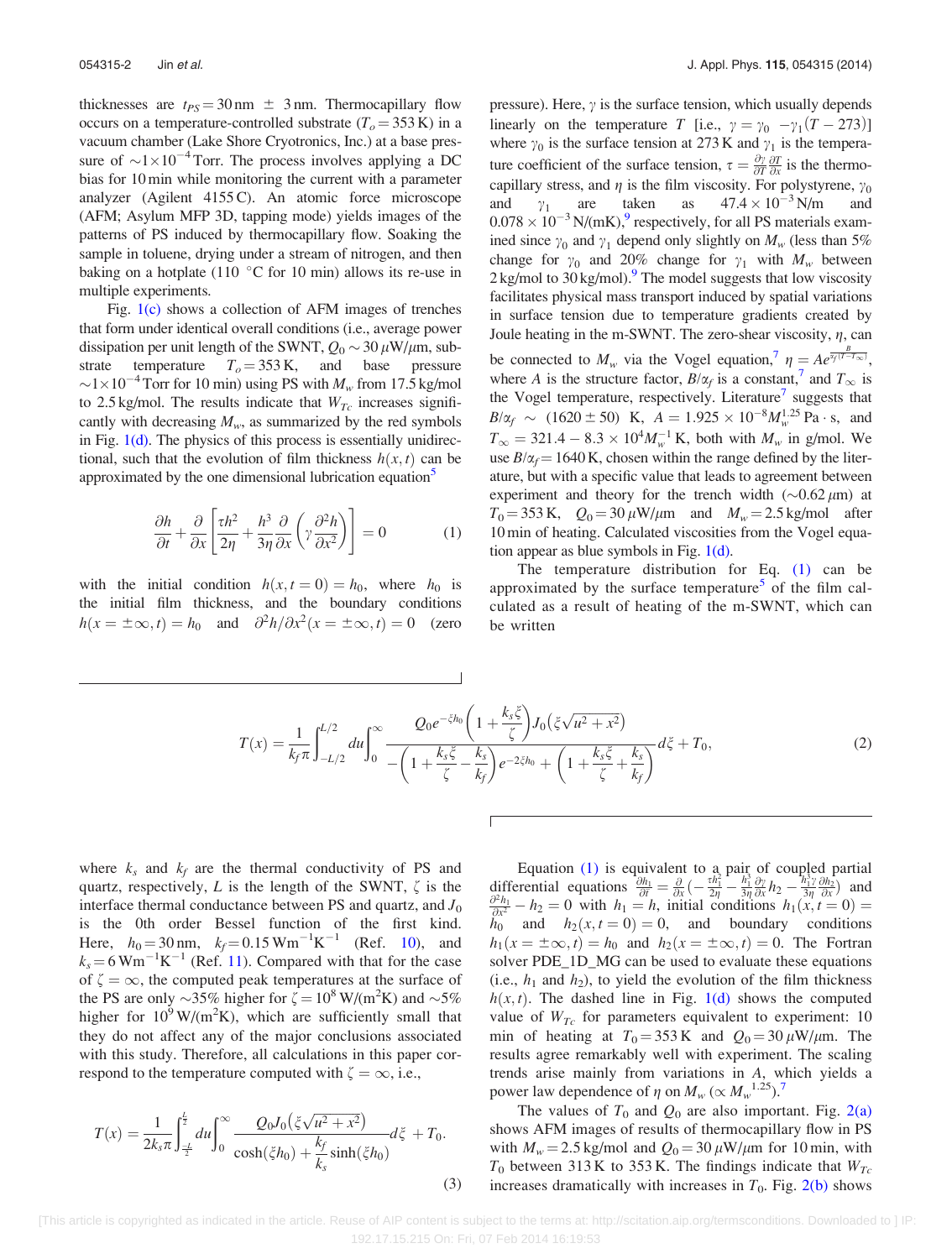<span id="page-3-0"></span>

FIG. 1. (a) SEM image of an individual metallic SWNT with a pair of electrode contacts of Ti/Pd on a quartz (Qz) substrate, (b) schematic illustration showing the SWNT (grey), the Qz substrate (blue), and a layer of PS (gold) after nanoscale thermocapillary flow induced by Joule heating in the SWNT. The parameter  $W_{Tc}$  defines the width of the trench that forms. (c) AFM images of films of PS with molecule weights  $(M_w)$  ranging from 2.5 kg/mol to 17.5 kg/mol after inducing nanoscale thermocapillary flows by Joule heating in an underlying SWNT (power dissipation  $Q_0 \sim 30$  $\mu$ W/ $\mu$ m) at a substrate temperature,  $T_0 = 353$  K. (d) Dependence of  $W_{T_c}$  on  $M_w$  of PS (red circles). Also plotted is the zero-shear viscosity,  $\eta$  of PS determined by the Vogel equation (blue triangles). The dashed line corresponds to  $W_{Tc}$  computed using an analytical model for nanoscale thermocapillary flow.

effects of changing  $Q_0$  from 8.4 to 151  $\mu$ W/ $\mu$ m for  $T_0 = 353 \text{ K}$  and PS with  $M_w = 2.5 \text{ kg/mol}$  at  $T_0 = 353 \text{ K}$ . Clearly, as with  $T_0$ ,  $W_{Tc}$  depends strongly on  $Q_0$ . Fig. 3(a) summarizes a set of results similar to those of Fig.  $2(a)$ . The Arrhenius type scaling arises from the temperature dependence of  $\eta$ , as confirmed from results computed with Eqs. [\(1\)](#page-2-0) and  $(2)$ . Likewise, Fig.  $3(b)$  shows a collection of measurements like those of Fig. 2(b), which reveal scaling with  $Q_0$ . The trench width is captured with the analytical solution without any fitting, thereby providing further indication that  $\eta$  is, to within experimental uncertainties, entirely responsible for the observed variations. We note that the calculations cease to be valid above a critical value  $h(x=0,t)=0$ .



FIG. 2. (a) AFM images after nanoscale thermocapillary flow in a film of PS  $(M<sub>w</sub> = 2.5 \text{ kg/mol})$  induced by Joule heating of an underlying SWNT at a power per unit length of 30  $\mu$ W/ $\mu$ m, for substrate temperatures between 313 K to 353 K. (b) AFM images after nanoscale thermocapillary flow in a film of PS ( $M_w = 2.5$  kg/mol) induced by Joule heating of an underlying SWNT at powers per unit length of between 8.4  $\mu$ W/ $\mu$ m to 214  $\mu$ W/ $\mu$ m, at a substrate temperature (353 K).



FIG. 3. (a) Trench width ( $W_{Tc}$ ) and zero-shear viscosity ( $\eta$ ) of polystyrene as a function of substrate temperature  $(T_0)$  between 313 K to 393 K, for PS films with different  $M_w$  (2.5, 9, and 30 kg/mol). The solid symbols and dashed lines correspond to measured and computed values for  $W_{T_c}$ . The open symbols correspond to values of  $\eta$  computed using the Vogel equation. (b)  $W_{Tc}$  as a function of power per unit length dissipated in the SWNT ( $Q_0$ ) from 8.4  $\mu$ W/ $\mu$ m to 214  $\mu$ W/ $\mu$ m for PS films with different  $M_w$  (2.5, 5, 9, and 30 kg/mol). The solid symbols and dashed lines correspond to measured and computed values for  $W_{Tc}$ .